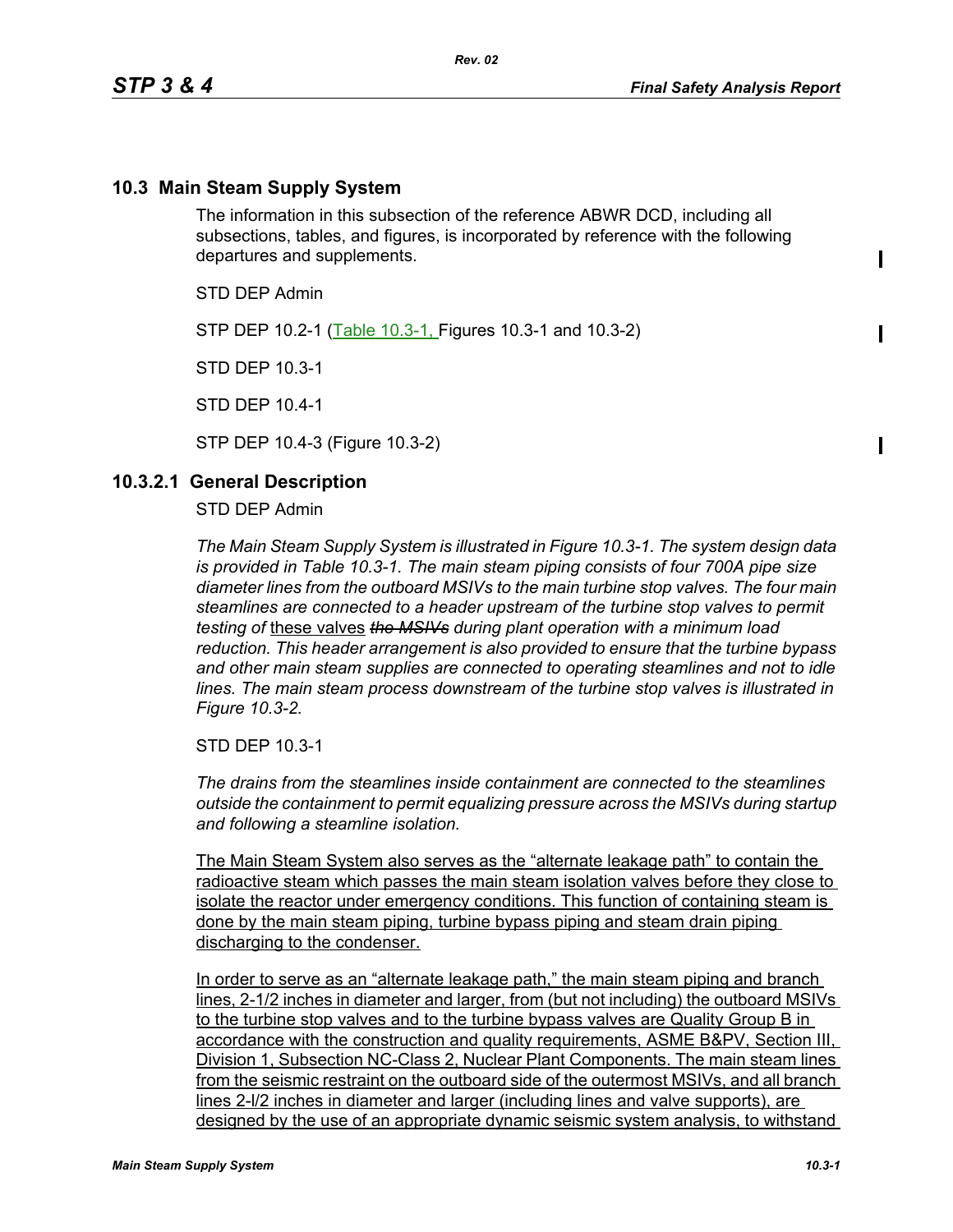the safe shutdown earthquake (SSE) design loads for the ABWR standard plant in combination with other appropriate loads, within the limits specified for Class 2 pipe in Section III of the ASME B&PV Code. Lines smaller than 2-l/2 inches in diameter, the rupture of which could result in bypass of the main condenser, are designed to withstand the SSE design loads for the ABWR standard plant in combination with other appropriate loads. The mathematical model for the dynamic and seismic analyses of the main steam lines and branch line piping includes the turbine stop valves and piping to the turbine casing.

*A drain line is Drain lines are connected to the low points of each main steamline, both inside and outside the containment. Both sets of drains are headered and connected with isolation valves to allow drainage to the main condenser. To permit intermittent draining of the steamline low points at low loads, orificed lines are provided around the final valve to the main condenser. The steamline drains, except* including the drains *through the Control Building, maintain a continuous downward slope from the steam system low points to the orifice located near the condenser* in the direction of flow to the steam system line drain low points in the Reactor Building steam tunnel and then slope upward to reach the high point in the steam tunnel above the Control Building. From this high point in the Control Building, the lines slope downward in the direction of flow to the Nuclear Island-Balance of Plant piping interface one meter outside of the Control Building. Although the drain lines flow upward for a portion of their travel, the differential pressure between the condenser and main steam lines, combined with the bypass and orifice isolation valves in the drain lines, which are controlled by reactor pressure and power, respectively, ensure complete drainage while preventing water hammer. *To permit emptying the drain lines for maintenance, drains are provided from the line low points going to the radwaste system.*

## **10.3.2.2 System Operation**

STD DEP 10.4-1

*Normal Operation — At low plant power levels, the Main Steam System may be used to supply steam to the turbine gland steam seal system. At high plant power levels, turbine gland sealing steam is normally supplied from the high pressure heater drain tank or related turbine extraction.* During startup, the turbine gland seal steam system is supplied from the auxiliary boiler. At a sufficient pressure during reactor startup and up to rated power operation, seal steam is supplied by the gland steam evaporator. The source of heating steam for the evaporator is main steam or turbine extraction steam.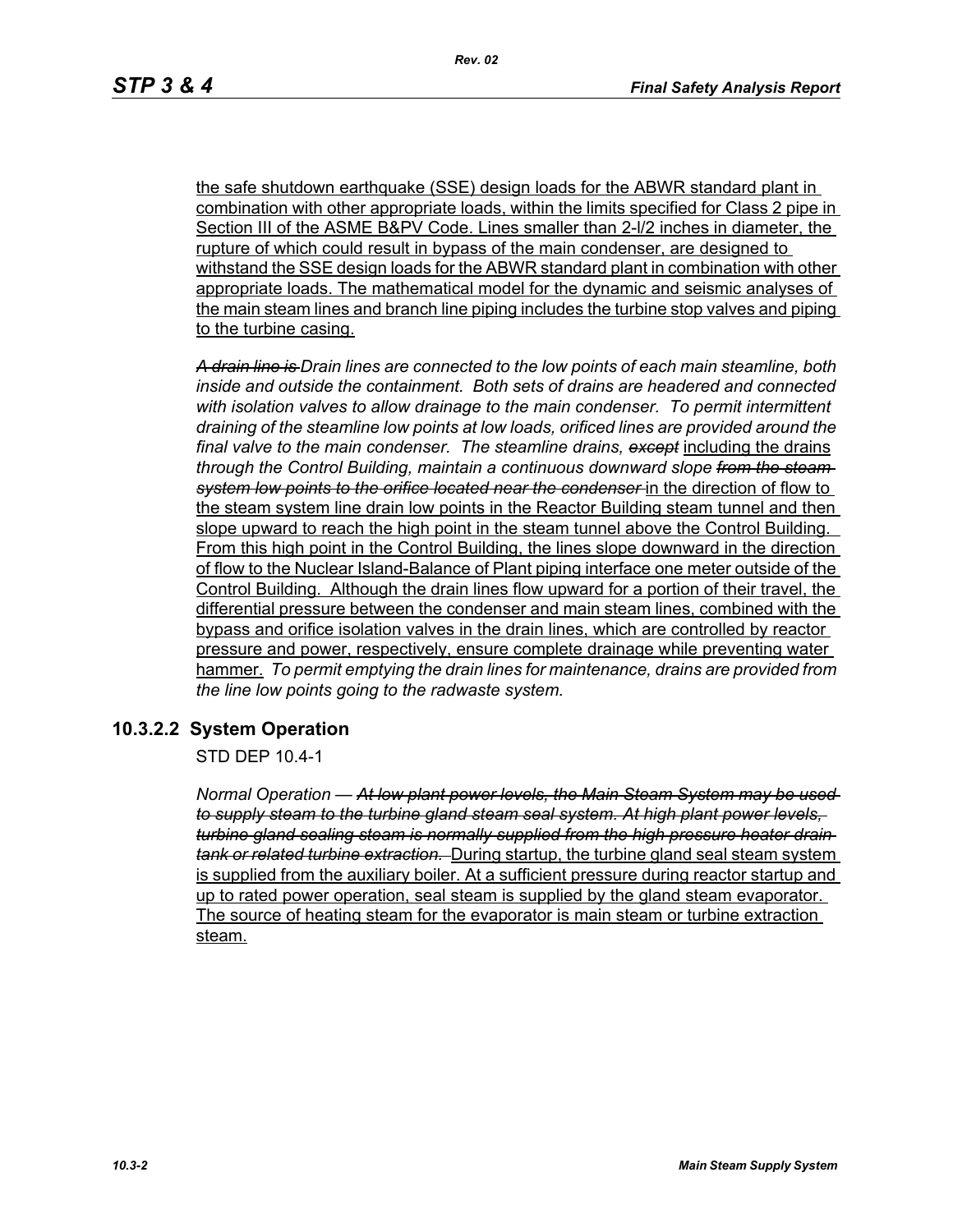# **10.3.7 COL License Information**

### **10.3.7.1 Procedures to Avoid Steam Hammer and Discharge Loads**

The following site-specific supplement addresses COL License Information Item 10.4.

Operating and maintenance procedures that include precautions to avoid steam hammer and relief valve discharge loads are prepared in accordance with the Plant Operating Procedure Development Plan described in Subsection 13.5.3.1.

### **10.3.7.2 MSIV Leakage**

The following standard supplement addresses COL License Information Item 10.5.

The MSIVs are designed to limit the leakage to less than 66.1 liters/min for all four lines, at a pressure corresponding to the calculated peak containment pressure for design basis accidents given in Table 6.2-1.

### **Table 10.3-1 Main Steam Supply System Design Data**

| <b>Main Steam Piping</b>                                                   |  |
|----------------------------------------------------------------------------|--|
| Design flow rate at 6.79 MPaA and 0.40% moisture, $\sim$ 7.71E+06 7.65E+06 |  |
| <u>kg/h</u>                                                                |  |

 $\mathbf I$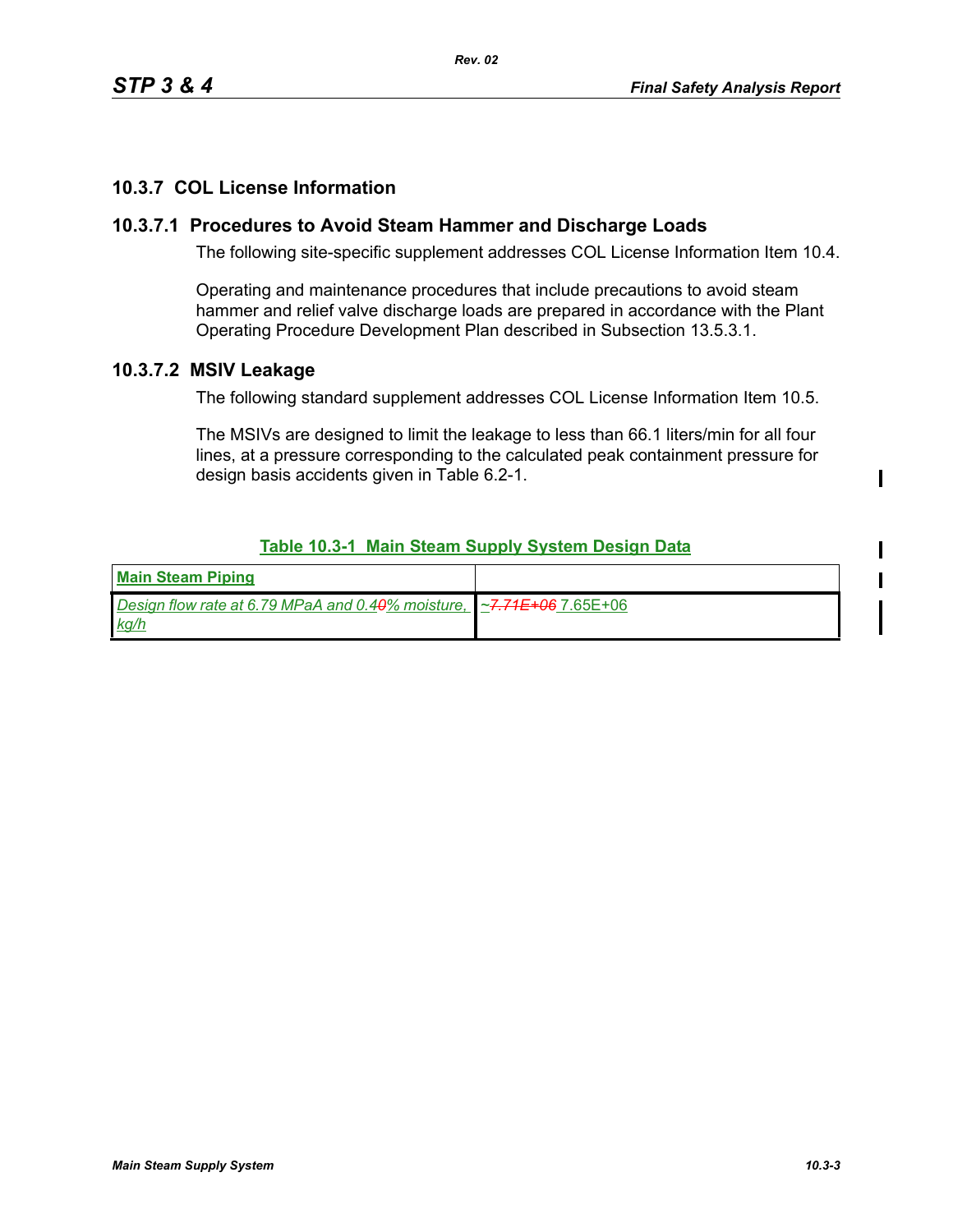



*10.3-4*

*Rev. 02*

*STP 3 & 4*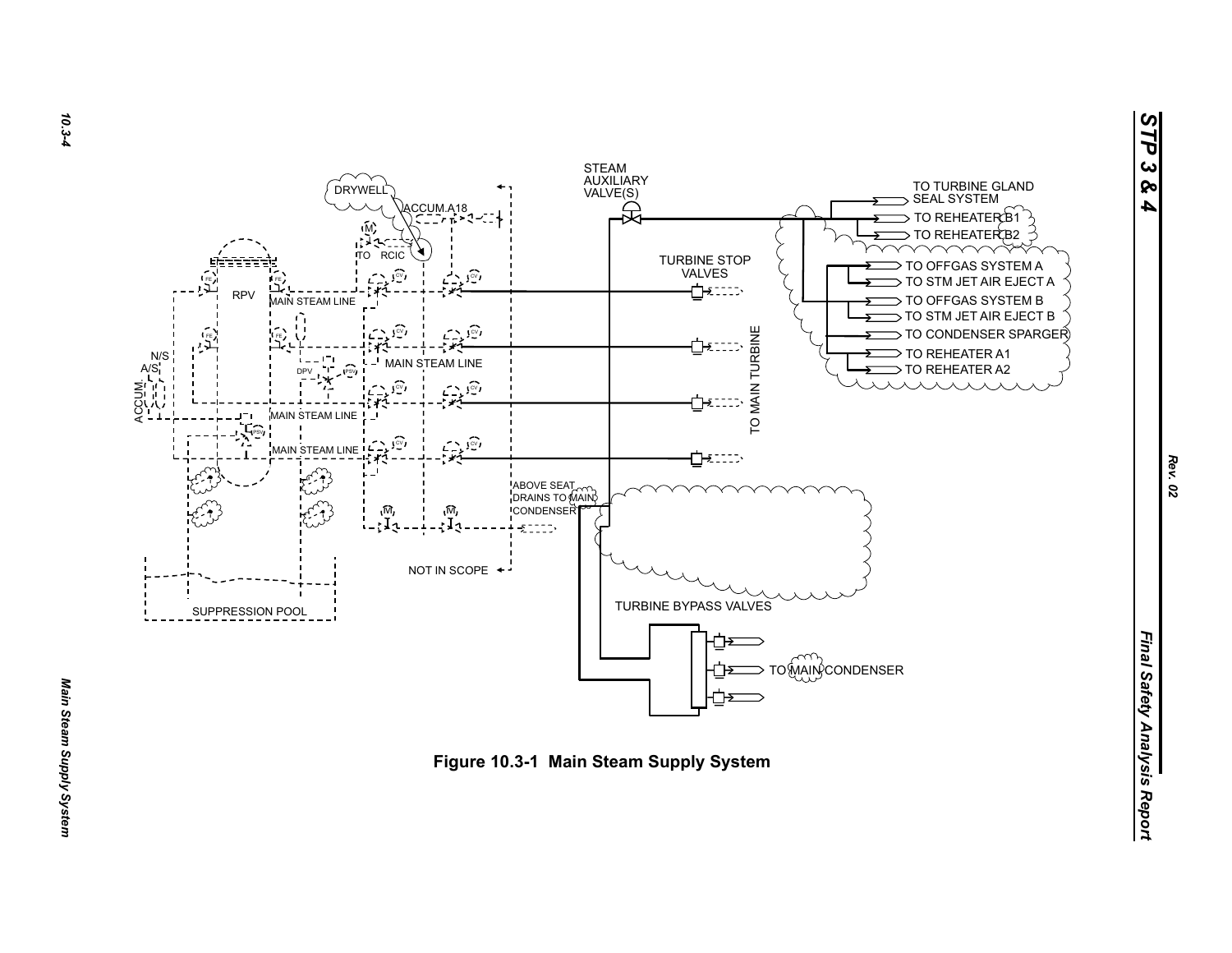

*STP 3 & 4*